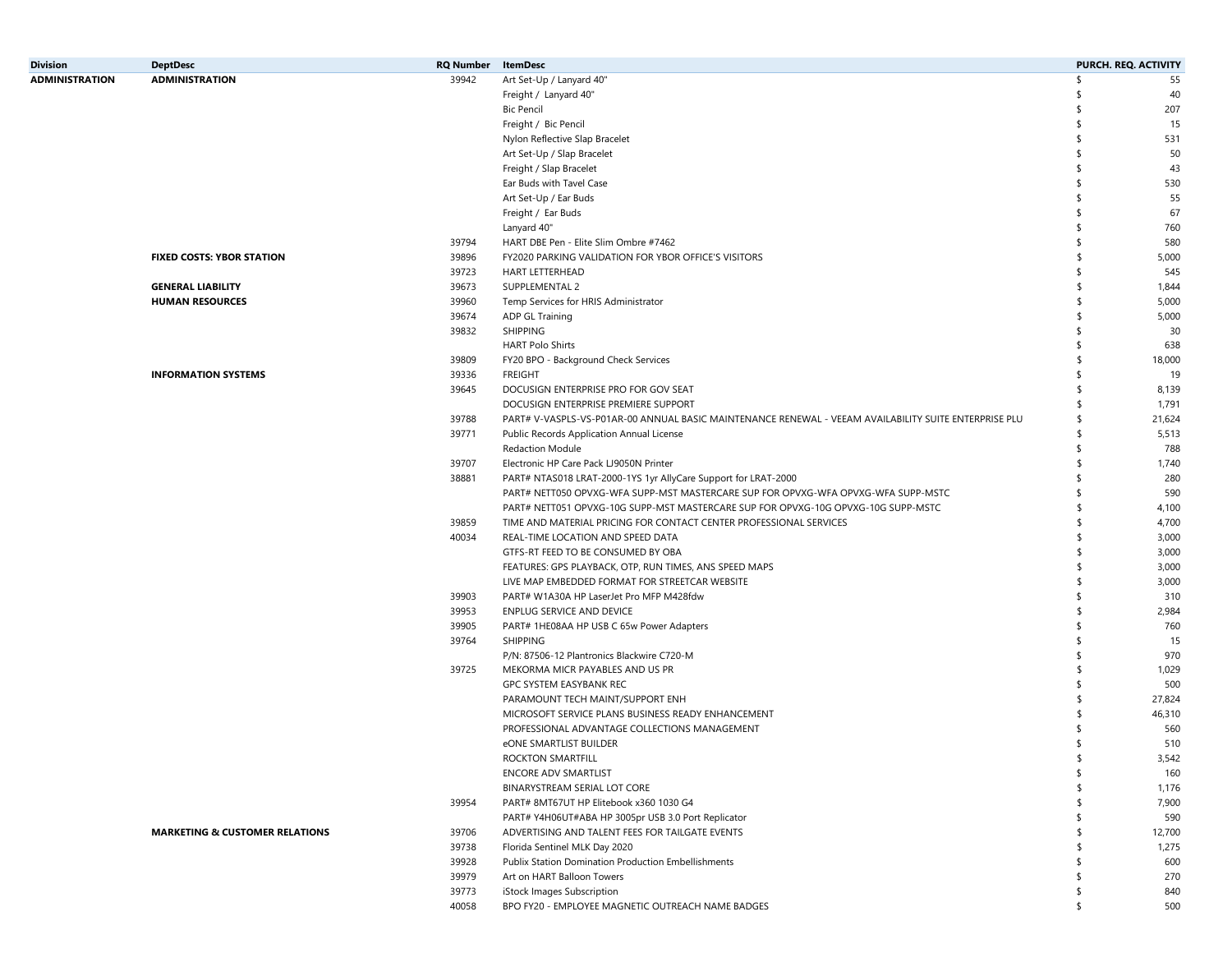| <b>Division</b>       | <b>DeptDesc</b>                           | <b>RQ Number</b> | <b>ItemDesc</b>                                                                    |     | PURCH. REQ. ACTIVITY     |
|-----------------------|-------------------------------------------|------------------|------------------------------------------------------------------------------------|-----|--------------------------|
| <b>ADMINISTRATION</b> | <b>MARKETING &amp; CUSTOMER RELATIONS</b> | 40040            | BLANKET PO# FOR LAMINATION SERVICES                                                | \$  | 3,000                    |
|                       |                                           | 40014            | Taylor Rentals Chairs Art on HART                                                  | \$  | 216                      |
|                       | <b>REVENUE MANAGEMENT</b>                 | 39678            | WHITE CARDS P/P CR80.030 (CASE\10 BOX)                                             | \$  | 320                      |
|                       |                                           |                  | ESTIMATED DELIVERY COST TO MTC                                                     | \$  | 35                       |
|                       |                                           | 40069            | Change Machines Repair and parts - UATC Floor                                      | \$  | 1,500                    |
|                       |                                           |                  | Change Machines Repair and parts -Netpark                                          | \$  | 1,500                    |
|                       |                                           |                  | Change Machines Repair and parts -Northwest                                        | \$  | 1,500                    |
|                       |                                           |                  | Change Machines Repair and parts - UATC Wall                                       | \$  | 1,500                    |
|                       | SI MEDICAL                                | 39755            | Other Post-Employment Benefits (OPEB)                                              | \$  | 10,000                   |
|                       | <b>CHIEF OPERATING OFFICIER</b>           | 40009            | 22" w/0311 Riser with HART logo 2020                                               | \$  | 34                       |
|                       |                                           |                  |                                                                                    | \$  |                          |
|                       |                                           |                  | 20" w/0311 Riser with HART logo 2020                                               |     | 32                       |
|                       |                                           |                  | 18" w/0311 Riser with HART logo 2020                                               | \$  | 12                       |
| <b>CAPITAL</b>        | <b>INFORMATION SYSTEMS</b>                | 40018            | PART# C9500-24Q-A Catalyst 9500 24-port 40G switch, Network Advantage              | \$  | 32,110                   |
|                       |                                           |                  | PART#CON-3SNT-C9500Q24 3YR SNTC 8X5XNBD Catalyst 9500 24-port 40G switch, Network  | -\$ | 7,555                    |
|                       |                                           |                  | PART#C1A1TCAT95001 Cisco ONE Advantage High Term, C9500                            | \$  |                          |
|                       |                                           |                  | PART#C1A1TCAT95001-5Y C1 Advantage High Term C9500 5Y - DNA, 25 ISE PLS, 25 SWATCH | \$  | 25,181                   |
|                       |                                           |                  | PART#C1-C9500-24-DNAA-T Cisco ONE C9500 DNA Advantage 24-Port Term licenses        | \$  |                          |
|                       |                                           |                  | PART#C1-C9500-TRK-5Y Cisco ONE Subscription SKU 5Y                                 | \$  |                          |
|                       |                                           |                  | PART#S9500UK9-166 CAT9500 Universal image                                          |     |                          |
|                       |                                           |                  | PART#C9500-NW-A C9500 Network Stack, Advantage                                     | \$  |                          |
|                       |                                           |                  | PART#PWR-C4-950WAC-R 950W AC Config 4 Power Supply front to back cooling           | \$  | 2,730                    |
|                       |                                           |                  | PART#PWR-C4-950WAC-R/2 950W AC Config 4 Power Supply front to back cooling         | \$  | 2,730                    |
|                       |                                           |                  | PART#CAB-TA-NA North America AC Type A Power Cable                                 | \$  |                          |
|                       |                                           |                  | PART#C1-SWATCH-T Cisco ONE StealthWatch License Term - 1 Flow License              | \$  |                          |
|                       |                                           |                  | PART#C1-SWATCH-TRK-5Y Cisco ONE Subscription SWATCH SKU 5Y                         |     |                          |
|                       |                                           |                  | PART#C1-ISE-BASE-T Cisco ONE ISE BASE License Term                                 |     | $\overline{\phantom{a}}$ |
|                       |                                           |                  | PART#C1-ISE-BASE-TRK-5Y Cisco ONE Subscription ISE BASE 5Y                         |     |                          |
|                       |                                           |                  | PART#C1-ISE-PLS-T Cisco ONE ISE PLUS License Term                                  |     |                          |
|                       |                                           |                  | PART#C1-ISE-PLS-TRK-5Y Cisco ONE Subscription SKU ISE Plus 5Y                      | \$  |                          |
|                       |                                           | 39721            | PART#1JS09A8#ABA HP Z24n G2 LED monitor                                            | \$  | 1,320                    |
|                       | MTC                                       |                  |                                                                                    | \$  |                          |
|                       |                                           | 39736            | FIELD ORDER #5 V TYPE INLETS                                                       |     | 3,648                    |
|                       |                                           | 39968            | Field Change #6 - Additional Surveyor Costs                                        | \$  | 2,200                    |
|                       | <b>MULTIPLE DEPTS</b>                     | 39930            | Cummins ISL-280 - 2013 - Unit 1308                                                 | \$  | 36,407                   |
|                       |                                           |                  | Cummins ISL-G-280 - 2015 - Unit 1516                                               | \$  | 54,274                   |
|                       | STREETCAR VEHICLE MAINTENANCE             | 39951            | Roof mounted HVAC Units                                                            | \$  | 161,850                  |
|                       |                                           | 40048            | Roof mounted HVAC Units                                                            | \$  | 4,758                    |
|                       | <b>AUTONOMOUS VEHICLES</b>                | 39683            | Autonomous Mobility Service                                                        | \$  | 915,000                  |
|                       | STREETCAR OPERATIONS ADMIN                | 36644            | STCAR VEH OVERHAUL HIFG FL-5337X-2020                                              | \$  | 449,342                  |
|                       |                                           |                  | STCAR VEH OVERHAUL HIMB FL-5337X-2017                                              | \$  | 212,659                  |
|                       | <b>SECURITY SURVEILLANCE SYSTEM</b>       | 39808            | Paratransit Camera System                                                          | \$  | 862,201                  |
|                       |                                           |                  | Streetcar Camera System                                                            | \$  | 148,915                  |
|                       |                                           |                  | Fixed Route Camera System                                                          | \$  | 2,286,171                |
|                       | <b>STREETCAR LINE MAINTENANCE</b>         | 39763            | Additional Security Guards at Greco Plaza                                          | \$  | 10,000                   |
| <b>INVENTORY</b>      | <b>MATERIAL MGMT/INVENTORY CONTROL</b>    | 39669            | 01-37629-000 PULLEY ASM. IDLER                                                     | \$  | 2,031                    |
|                       |                                           | 39675            | 4956094 NX TURBO ASSY ISM ENG                                                      |     | 5,815                    |
|                       |                                           | 39686            | FS-19596 FILTER FUEL                                                               | \$  | 219                      |
|                       |                                           | 39719            | 82-47819-000 RADIATOR(2900-REBUILT)                                                |     | 1,190                    |
|                       |                                           | 39689            | 19303975 OIL FILTER (4700)                                                         | \$  | 104                      |
|                       |                                           | 39659            | 51-23648-001 SWITCH, BATT CUT OFF                                                  |     | 631                      |
|                       |                                           |                  |                                                                                    |     |                          |
|                       |                                           | 39739            | 4309545NX TURBOCHARGER (1300 BUSES)                                                |     | 4,173                    |
|                       |                                           | 39687            | F6AZ7A098A TRANS. FILTER (MV-1)                                                    |     | 251                      |
|                       |                                           | 39690            | 53-27698-001 INDICATOR RESTRIC                                                     |     | 439                      |
|                       |                                           | 39685            | PT010496 HEATER HOSE, OUTLET MV-1                                                  |     | 72                       |
|                       |                                           | 39697            | 4955850 KIT PLUG, SPARK (CUMMINS)                                                  |     | 3,930                    |
|                       |                                           | 39792            | 19303975 OIL FILTER (4700)                                                         |     | 21                       |
|                       |                                           | 39712            | 4352923NX MODULE, FILTER OEM                                                       | \$  | 9,602                    |
|                       |                                           | 39654            | 3200-V-1738 CARRIER ASM R                                                          | -S  | 3,100                    |
|                       |                                           | 39641            | 82-25069-000 HANDLE                                                                | \$  | 748                      |
|                       |                                           | 39715            | 82-03713-000 GASKET REAR AXLE(10 HOLE)                                             | \$  | 52                       |
|                       |                                           |                  |                                                                                    |     |                          |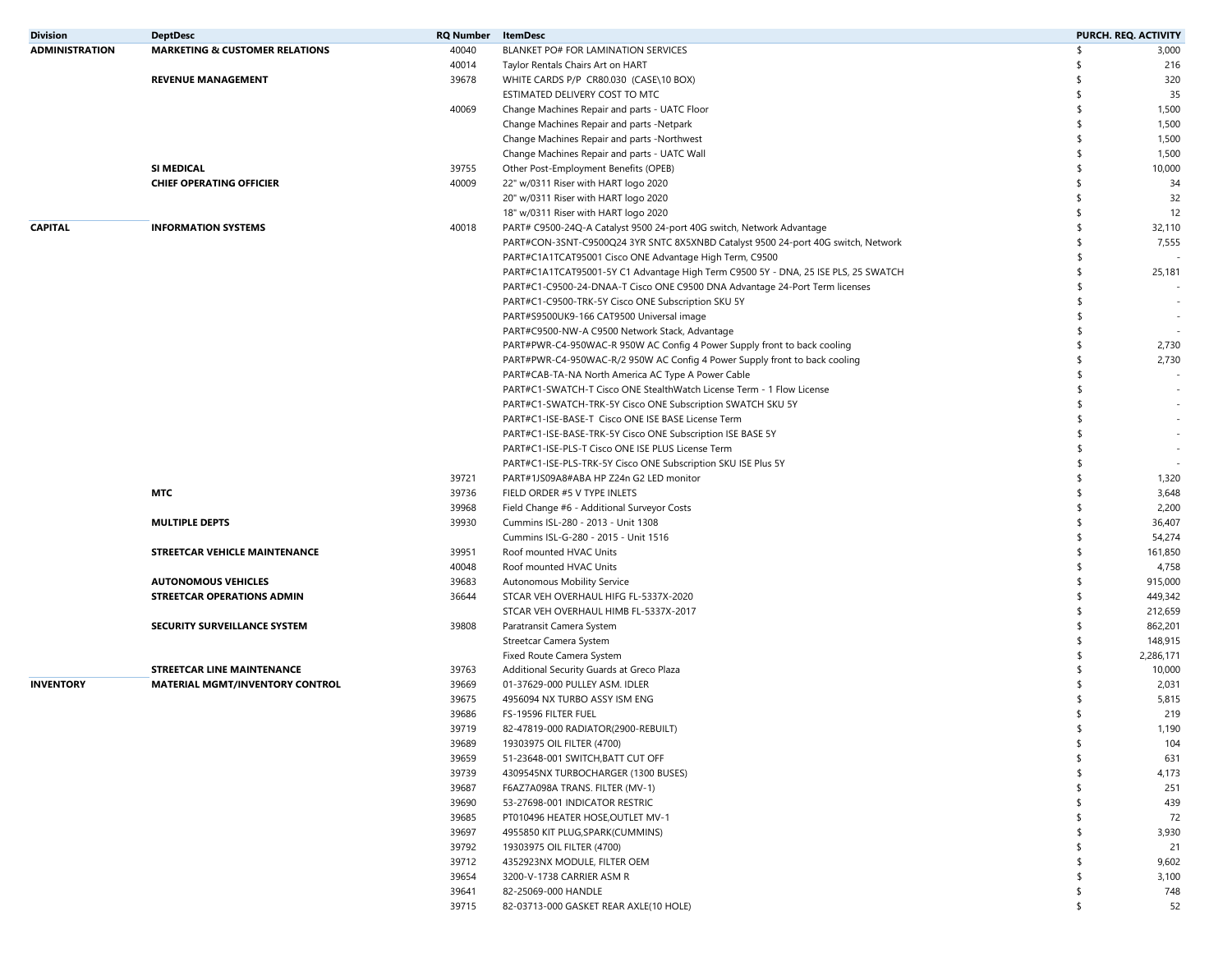| Division  | <b>DeptDesc</b>                        | RQ Number | ItemDesc                                  | PURCH. REQ. ACTIVITY |        |
|-----------|----------------------------------------|-----------|-------------------------------------------|----------------------|--------|
| INVENTORY | <b>MATERIAL MGMT/INVENTORY CONTROL</b> | 39717     | 4934537 ACTUATOR                          | \$                   | 1,975  |
|           |                                        | 39699     | 04-70290-000 DRYER, AIR (1200)            | \$                   | 8,082  |
|           |                                        | 39779     | 82-04217-002 LOCK RING 900                | \$                   | 20     |
|           |                                        | 39711     | 16-46375-001 FRT.DEST. GLASS              | \$                   | 1,332  |
|           |                                        | 39777     | BLASTER 16 PB PENETRATING CAT.            | \$                   | 101    |
|           |                                        | 39778     | 10011 WD40 SPRAY LUBRICANT                | \$                   | 179    |
|           |                                        | 39900     | SAE 5W-30 ENG. OIL (4700) SYNTHETIC BLEND | \$                   | 287    |
|           |                                        | 39805     | 82-51082-000 AIR FILTER                   | \$                   | 178    |
|           |                                        | 39846     | 53-20347-007 SPRING ASM GAS               | \$                   | 209    |
|           |                                        | 39917     | PT019069 A/C CNTL PNL (MV-1)              | \$                   | 1,504  |
|           |                                        | 39918     | 53-26406-001 DRIVESHAFT (1000)            | \$                   | 843    |
|           |                                        | 39952     | BTHRM TISSUE 2-PLY 12 PK(1,000 FT ROLL)   | \$                   | 280    |
|           |                                        |           |                                           | \$                   | 126    |
|           |                                        |           | SEAT COVER 5000<br>CHERRY URINAL SCREEN   | \$                   | 65     |
|           |                                        |           |                                           |                      |        |
|           |                                        | 39807     | 82-47819-000 RADIATOR(2900-REBUILT)       | \$                   | 1,190  |
|           |                                        | 39961     | BTHRM TISSUE 2-PLY 12 PK(1,000 FT ROLL)   | \$                   | 839    |
|           |                                        |           | GLASS CLEANER(20 OZ. SPRAY CANS)          | \$                   | 200    |
|           |                                        |           | MISTY DISINFECTANT SPRAY (16 OZ)          | \$                   | 196    |
|           |                                        |           | TOWEL ROLL BROWN 8 X 800 6PER             | \$                   | 520    |
|           |                                        | 39759     | 01443 80GRT 6" DA                         | \$                   | 250    |
|           |                                        | 39760     | 2230 3M FILE PAPER 80 GRIT                | \$                   | 290    |
|           |                                        | 39749     | 01-57571-000 CAP, TANK                    | \$                   | 53     |
|           |                                        | 39640     | 82-47819-000 RADIATOR (2900)              | \$                   | 3,570  |
|           |                                        | 39967     | FF5488 FUEL FILTER                        | \$                   | 499    |
|           |                                        | 39700     | 82-68630-000 O-RING, SMALL                | \$                   | 468    |
|           |                                        | 39702     | 06-49500-000 MUD GUARD                    | \$                   | 117    |
|           |                                        | 39656     | 05-59008-006 PUMP, HYD (1300 UNIT)        | \$                   | 2,004  |
|           |                                        | 39647     | 82-58259-000 ELEMENT, HYDRAULIC FILTER    | \$                   | 1,902  |
|           |                                        | 39650     | 53-47677N000 ARM WIPER W PANT             | \$                   | 1,931  |
|           |                                        | 39705     | 82-50400-000 DISC PAD KIT                 | \$                   | 144    |
|           |                                        | 39701     | 82-60846-000 ELEMENT FILTER (1500 CNG)    | \$                   | 8,697  |
|           |                                        | 39756     | 3958112 GEAR COVER                        | \$                   | 404    |
|           |                                        | 39858     | AC2Z6006BRM REMAN ENGINE                  | \$                   | 3,477  |
|           |                                        | 39718     | 3970650 BRACKET SUPPORT, ALTERNATOR       | \$                   | 506    |
|           |                                        | 39670     | 610-4645 KIT REFLECTIV TRIANGL            | \$                   | 125    |
|           |                                        | 39651     | 05103 ELECTRONIC CLEANER                  | \$                   | 99     |
|           |                                        | 39709     | VKGV511 AIR TOOL LUBRICANT                | \$                   | 55     |
|           |                                        | 39990     | 4352253RX COOLER, EXH GAS RCN             | \$                   | 3,795  |
|           |                                        | 39668     | 4921495 SENSOR, PRESS (CNG)               | \$                   | 414    |
|           |                                        | 39713     | 3974288 DIPSTICK, OIL (1500)              | \$                   | 572    |
|           |                                        | 39746     | 3925626 KIT SEAL                          | \$                   | 1,313  |
|           |                                        | 39727     | 19210708 PADS, FRONT (4700                | \$                   | 408    |
|           |                                        |           |                                           | \$                   |        |
|           |                                        | 39643     | 4984575 SENSOR PRESSURE CRANKCASE 2900    |                      | 313    |
|           |                                        | 39843     | 01-37629-000 PULLEY ASM. IDLER            | \$                   | 1,605  |
|           |                                        | 39649     | 53-02231-014 DOOR SHOCK REAR              |                      | 69     |
|           |                                        | 39653     | 53-02222-035 BELT AC (2/V975)             | \$                   | 837    |
|           |                                        | 39658     | 82-21963-000 FILTER ALUMINUM M            | \$                   | 181    |
|           |                                        | 39652     | 03-56444N000 KIT U-JOINT                  | \$                   | 218    |
|           |                                        | 39704     | 17-10812 CAP SERVICE VALVE                |                      | 61     |
|           |                                        | 39664     | FIB 942 FIBERGLASS MATT 8SQ               |                      | 141    |
|           |                                        | 40005     | 82-47819-000 RADIATOR(2900-REBUILT)       |                      | 28,560 |
|           |                                        |           | 82-58160-000 RADIATOR (1300 BUSES)        |                      | 21,500 |
|           |                                        |           | 9C2Z8005D RADIATOR ASM (CNG)              |                      | 1,800  |
|           |                                        |           | 82-17447-000 RADIATOR ASSY.               |                      | 2,680  |
|           |                                        |           | 82-67105-001 RADIATOR (1500 CNG BUSES)    |                      | 38,224 |
|           |                                        | 39644     | 82-54223-000 PAD (KIT 2252H3CE)           |                      | 5,195  |
|           |                                        | 39710     | 09-49738-001 LR SLACK ADJ (HALDEX)        |                      | 265    |
|           |                                        | 39703     | 53-20347-008 SPRING ASM GAS               | \$                   | 90     |
|           |                                        | 39716     | 4991808 TUBE, CPR WATER OUTLET (1300)     | \$                   | 622    |
|           |                                        |           |                                           |                      |        |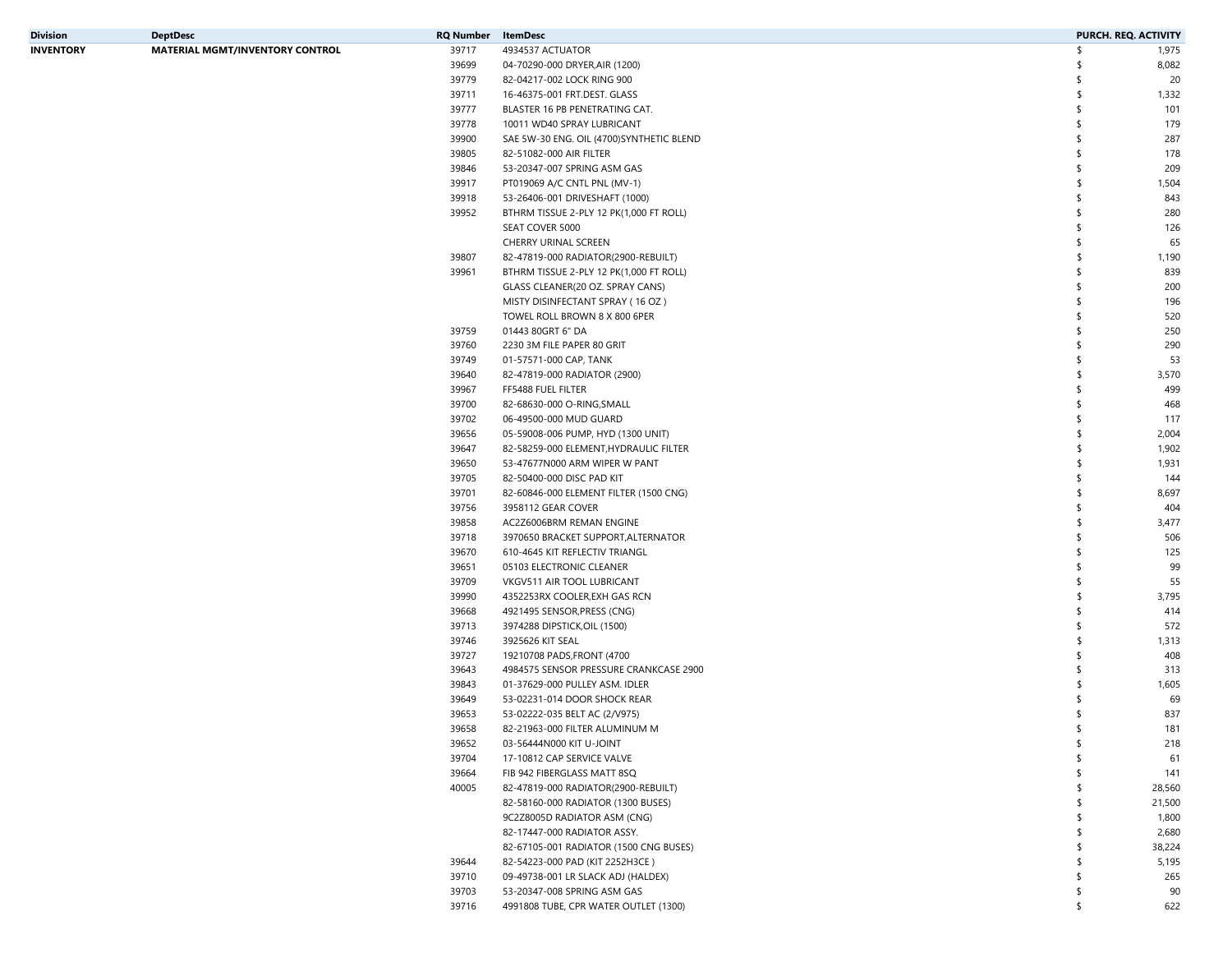| Division  | <b>DeptDesc</b>                        | RQ Number | ItemDesc                                  | PURCH. REQ. ACTIVITY |        |
|-----------|----------------------------------------|-----------|-------------------------------------------|----------------------|--------|
| INVENTORY | <b>MATERIAL MGMT/INVENTORY CONTROL</b> | 39782     | 82-28728-000 COUPLING (T/K ONLY)77-2589   | \$                   | 1,755  |
|           |                                        | 39783     | 82-37768-000 DEHYDRATOR AC                | \$                   | 774    |
|           |                                        | 39838     | 107-368 CLUTCH ASM(1500                   | \$                   | 8,616  |
|           |                                        | 40068     | <b>GROUP 78 BATTERY</b>                   |                      | 238    |
|           |                                        | 39904     | A9-479 HARNESS FOR THE 803 GEN.           | \$                   | 914    |
|           |                                        | 39797     | PT012088 WATER CONTROL VALVE (MV-1)       |                      | 350    |
|           |                                        | 39816     | 29543434 SENSOR OUTPUT                    |                      | 632    |
|           |                                        | 39863     | F6TZ5C226BA CONV. GASKET(4000             |                      | 32     |
|           |                                        | 39766     | 5310990 IGNIION, COIL (1500)              | \$                   | 2,700  |
|           |                                        | 39757     | 82-15538 SLINGER REAR                     |                      | 63     |
|           |                                        | 39751     | 728527 LH MIRROR 4001-4020                |                      | 628    |
|           |                                        |           |                                           |                      |        |
|           |                                        | 39740     | 4034175NX ACTUATOR, TURBO                 |                      | 564    |
|           |                                        | 39902     | 3200-V-1738 CARRIER ASM R                 |                      | 3,100  |
|           |                                        | 39817     | 97-971-1 CAP RADIATOR FILL                |                      | 177    |
|           |                                        | 40000     | 08-37209-000N SPRING AIR FRON             | \$                   | 1,250  |
|           |                                        | 39999     | 82-19159-000 SPRING AIR REAR              | \$                   | 4,290  |
|           |                                        | 39743     | 3937555 TENSIONER BELT OEM ONLY (5333481) |                      | 397    |
|           |                                        | 39745     | 53-02123-000 KIT HORN 20 WHEEL            |                      | 87     |
|           |                                        | 39803     | 4652 SEALED BEAM HEADLAMP INB.            |                      | 298    |
|           |                                        | 39798     | 51-36444-000 KIT DUAL HORN 12V            |                      | 117    |
|           |                                        | 39784     | 82-37401-003 / 45-1965 FIELD CLUTCH       | \$                   | 1,055  |
|           |                                        | 39752     | 13-46071-000 LAMP ASM.                    |                      | 205    |
|           |                                        | 39853     | 82-47819-000 RADIATOR(2900-REBUILT)       | \$                   | 4,760  |
|           |                                        | 39847     | 82-49711-000 CAP, NEOPRENE, DOOR STOP     | \$                   | 230    |
|           |                                        | 39849     | 82-79925-000 CONNECTOR,6-WAY              |                      | 30     |
|           |                                        | 39819     | 20-45674-000 ENT.DOOR BRUSH               |                      | 214    |
|           |                                        | 39844     | 82-00701-000 LATCH ROCKER                 |                      | 108    |
|           |                                        | 40001     | 82-23057-020 AIR SPRING SUPPOR            | \$                   | 1,240  |
|           |                                        | 39997     | 08-70861-000 FRONT AIR SPRING(1700        | \$                   | 2,320  |
|           |                                        | 39998     | 82-15192 REAR AIR SPRING                  |                      | 765    |
|           |                                        | 39812     | 13-72788-000 YIELD, TAIL LIGHT            |                      | 499    |
|           |                                        | 39916     | 53-09989-00 BUTTON CONTROL                |                      | 45     |
|           |                                        | 39898     | 52-00516-000 VALVE DRAIN                  |                      | 40     |
|           |                                        | 39747     | 53-23559-034 FILL ASSY, FUEL TANK         | \$                   | 7,316  |
|           |                                        | 39741     |                                           | \$                   | 456    |
|           |                                        |           | 82-19955-000 BEARING CLUTCH               |                      |        |
|           |                                        | 39750     | 4988666 TUBE, FUEL SUPPLY(2900)           |                      | 72     |
|           |                                        | 39648     | 19210708 PADS, FRT(4700-                  |                      | 210    |
|           |                                        | 39815     | 12666612 02 SENSOR BANK 1(4700            |                      | 140    |
|           |                                        | 39850     | 12613412 FUEL INJECTOR(4700               |                      | 371    |
|           |                                        | 39818     | 4651 SEALED BEAM HEADLAMP OUTB            |                      | 279    |
|           |                                        | 39804     | 26-45474-000R W SHIELD C SIDE             |                      | 557    |
|           |                                        | 39748     | 56-09125-008 HUMP HOSE 2 1/4              |                      | 92     |
|           |                                        | 39742     | 13-42194-000 SWITCH HEATER DEF            |                      | 40     |
|           |                                        | 39753     | 82-13338-000 BELT ALT.(PN#K080485)        |                      | 116    |
|           |                                        | 39714     | 82-29175-000 GEAR MOTOR                   |                      | 883    |
|           |                                        | 39684     | 20-55184V030 MIRROR ASM R S               | S                    | 3,486  |
|           |                                        | 39837     | 1001891 CNG PRESS SENSOR(4000             |                      | 436    |
|           |                                        | 40030     | LF 9009 OIL FILTER                        | \$                   | 7,748  |
|           |                                        | 39889     | 5286679RX AIR COMPRESSOR ISL              |                      | 960    |
|           |                                        | 40074     | MBK-3153 COMPLETE BRAKE KIT REAR          |                      | 11,476 |
|           |                                        |           | MBK-3152 COMPLETE BRAKE KIT FRONT         |                      | 12,150 |
|           |                                        | 39946     | H7-5171-154 KIT REL.VLV.R12 14            |                      | 90     |
|           |                                        | 40077     | 56-07695-000 BUSHING RAD. MTG             |                      | 74     |
|           |                                        | 39934     | 51-11693-004 RELAY24V 10-20AMP            |                      | 16     |
|           |                                        | 39920     | 53-22644-003 KIT.5 ROUND JOKE             |                      | 40     |
|           |                                        |           |                                           |                      |        |
|           |                                        | 39925     | 82-63057-000 KIT, SPIN FILTER CANISTER    |                      | 5,100  |
|           |                                        | 40046     | 50-26461-000 HARNESS ASM FIRE             |                      | 200    |
|           |                                        | 39895     | SP002175 LICENSE PLATE LIGHT(MV-1         |                      | 65     |
|           |                                        | 39878     | SP000436 FUEL PUMP(MV-1                   | \$                   | 53     |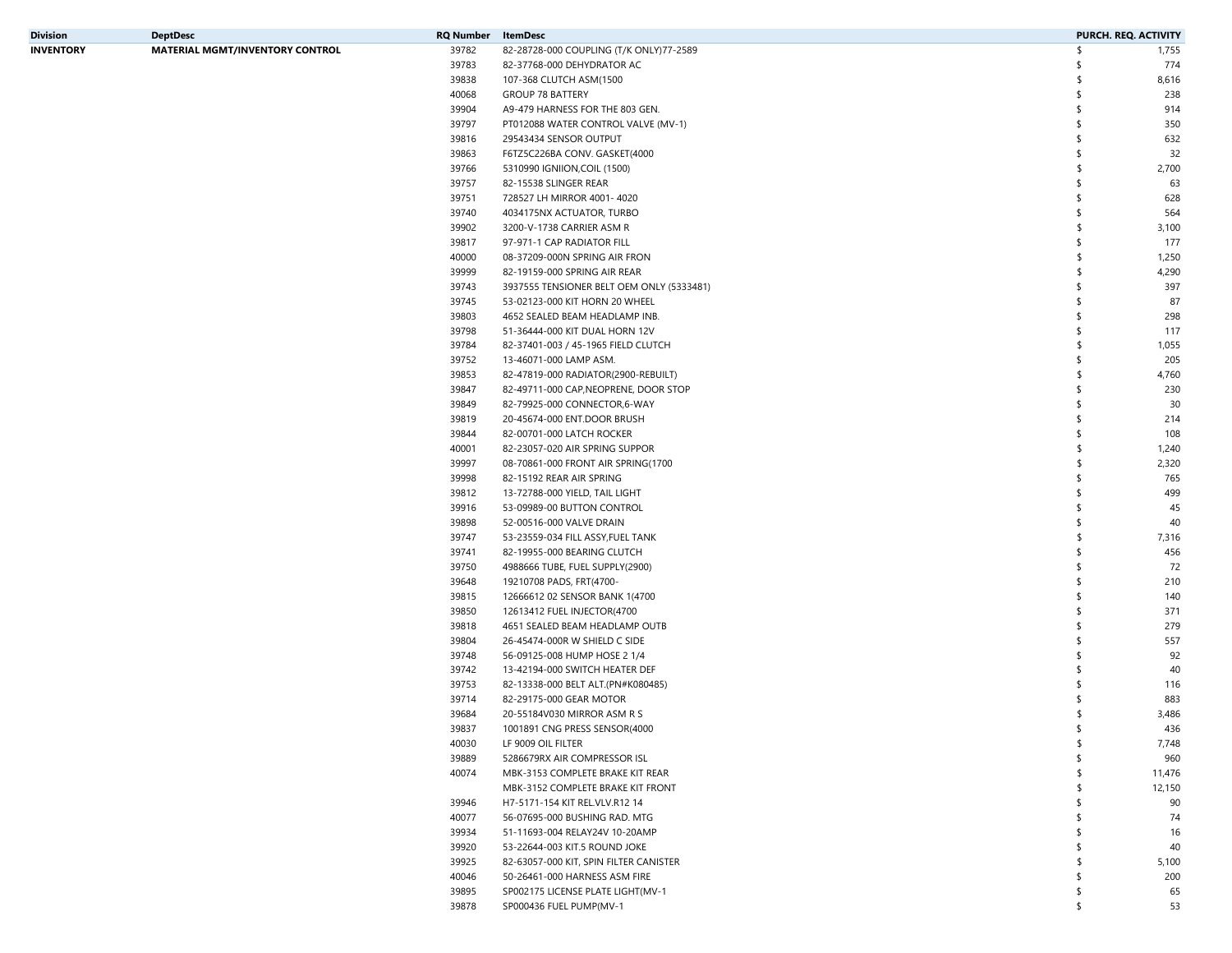| Division  | <b>DeptDesc</b>                        | RQ Number | ItemDesc                                   | PURCH. REQ. ACTIVITY |                |
|-----------|----------------------------------------|-----------|--------------------------------------------|----------------------|----------------|
| INVENTORY | <b>MATERIAL MGMT/INVENTORY CONTROL</b> | 39932     | 5260634 TRANSFER PUMP(2900--2010)          | \$                   | 143            |
|           |                                        | 39864     | 2894940 NOX SENSOR (1200)                  | S                    | 958            |
|           |                                        | 39869     | 82-52128-001 AIR FILTER(1000,12,13,15)     |                      | 5,393          |
|           |                                        | 39865     | 53-26278-000 TENSIONER BELT                |                      | 179            |
|           |                                        | 39855     | 38002 IDLER PULLEY (4000)                  | \$                   | 59             |
|           |                                        | 39880     | 82-42444-000 ROTOR (1500 CNG)              |                      | 1,278          |
|           |                                        | 39882     | 53-02231-013 DOOR SHOCK REAR               | \$.                  | 266            |
|           |                                        | 39873     | 51-70217-000 VOLTAGE REG (1600)            |                      | 451            |
|           |                                        | 39891     | 56-09019-004.00 HOSE 2.25                  |                      | 85             |
|           |                                        | 39910     | 3930408 GASKET OIL PAN                     |                      | 155            |
|           |                                        | 39892     | 53-27653-006 ELBOW SILICONE                |                      | 112            |
|           |                                        | 39884     | 2064067 SWITCH OPS SEN. EDGE               | \$.                  | 723            |
|           |                                        | 39856     | 4902912 SENSOR, TEMP                       |                      | 492            |
|           |                                        | 40039     | 2894940 NOX SENSOR (1200)                  | \$                   | 1,626          |
|           |                                        | 39911     | 3164067 ADHESIVE SILVER                    | \$                   | 107            |
|           |                                        | 39912     | 3918567 STARTER BOLTS                      |                      | 171            |
|           |                                        | 39871     | 4307376 VALVE, PRESS RELIEF                | \$.                  | 340            |
|           |                                        | 39857     | 13-73161-000 PUMP, WASHER                  |                      | 85             |
|           |                                        |           |                                            | \$.                  | 129            |
|           |                                        | 39848     | 82-51081-010 HARNESS, HEATER VALVE         |                      |                |
|           |                                        | 39933     | 53-66434V000 R.H. WIPER MOTOR              | -S                   | 1,725          |
|           |                                        | 39936     | 15-37992N000 LOUVER ASM DOUBLE             | \$                   | 231            |
|           |                                        | 40057     | 53-46393N000 BIKE RACK (SPORTWORKS)        |                      | 5,350          |
|           |                                        | 39913     | 54-13118-102 M10X1X1/4 ADAPTER             | \$.                  | 39             |
|           |                                        | 39893     | 82-51081-001 VALVE ASM,12VDC               | \$                   | 570            |
|           |                                        | 39899     | 53-34748-000 ISOLATOR MOUNT                |                      | 137            |
|           |                                        | 40027     | 20-59946-002 BUMPER, FRONT                 | \$                   | 4,785          |
|           |                                        | 40028     | 20-59946-000 BUMPER ASM, FRONT             | -S                   | 4,900          |
|           |                                        | 40016     | 20-40210N001 DOOR CONTROL                  |                      | 1,436          |
|           |                                        | 39744     | 53-41259-004 SHIFT SLECTOR(1200            | -S                   | 1,510          |
|           |                                        | 39870     | 05-52261-000 FAN MOTOR                     |                      | 3,540          |
|           |                                        | 39861     | 54-38170N000 ENG. DOOR BUMPER              |                      | 25             |
|           |                                        | 39868     | 01-70179-000 SURGE TANK (1300-             |                      | 1,886          |
|           |                                        | 39996     | 56-07695-000 BUSHING RAD. MTG              | \$                   | 74             |
|           |                                        | 39874     | 13-54347-000 DEFROSTER SWITCH              | \$                   | 36             |
|           |                                        | 39862     | 82-59990-000 DISC PAD & SPRING KIT         | \$                   | 868            |
|           |                                        | 40037     | 5287191NX MODULE, INLET CAT.               | \$                   | 7,809          |
|           |                                        | 39938     | 53-26654-000 DIFFERENTIAL PLUG             | \$.                  | $\overline{4}$ |
|           |                                        | 39939     | 57346755-18 DOOR MOTOR EXIT                | \$.                  | 762            |
|           |                                        | 39894     | 20-40210N001 DOOR CONTROL                  | \$                   | 1,359          |
|           |                                        | 39927     | 82-31150-000 SWITCH ASSY LOW               |                      | 811            |
|           |                                        | 40024     | 55-9730 ADAPTOR T/K                        |                      | 244            |
|           |                                        | 40020     | 82-28728-000 COUPLING (T/K ONLY)77-2589    |                      | 731            |
|           |                                        | 40021     | 41-3827 SENSOR ASSY (2900)                 |                      | 765            |
|           |                                        | 40023     | 82-37401-002 COIL SOLENOID                 |                      | 552            |
|           |                                        | 39881     | 82-44330-000 CALIPER ASM , R.H.            | -S                   | 3,033          |
|           |                                        | 40012     | LF 9009 OIL FILTER                         | \$                   | 6,147          |
|           |                                        | 39657     | 53-28158-051 BRACKET FIRE EXT.             | ≮                    | 392            |
|           |                                        | 39988     | 8112005 SERP BELT (4700)                   | \$                   | 495            |
|           |                                        | 39970     | BRG COND FAN 6203(SIDES MUST BE CLOSED IN) |                      | 359            |
|           |                                        | 40019     | PT007486 LAMP. SEALED DOOR (MV-1)          |                      | 41             |
|           |                                        | 39901     | FL-820-S OIL FILTER ( UNIT 4001-4508)      |                      | 147            |
|           |                                        | 39981     | 3925626 KIT SEAL                           |                      | 204            |
|           |                                        | 39965     | 4954245 FUEL RAIL SENSOR (2900-2010)       |                      | 291            |
|           |                                        |           | 12609719 BELT TENSIONER(4700)              |                      |                |
|           |                                        | 39984     |                                            |                      | 141            |
|           |                                        | 39989     | 04-70290-000 DRYER, AIR (1200)             |                      | 7,925          |
|           |                                        | 39974     | 53-02231-014 DOOR SHOCK REAR               |                      | 69             |
|           |                                        | 40006     | 82-67105-001 RADIATOR (1500 CNG BUSES)     |                      | 3,900          |
|           |                                        | 40007     | 82-58160-000 RADIATOR (1300 BUSES)         | S                    | 4,300          |
|           |                                        | 40008     | 9C2Z8005D RADIATOR ASM (CNG)               | \$                   | 298            |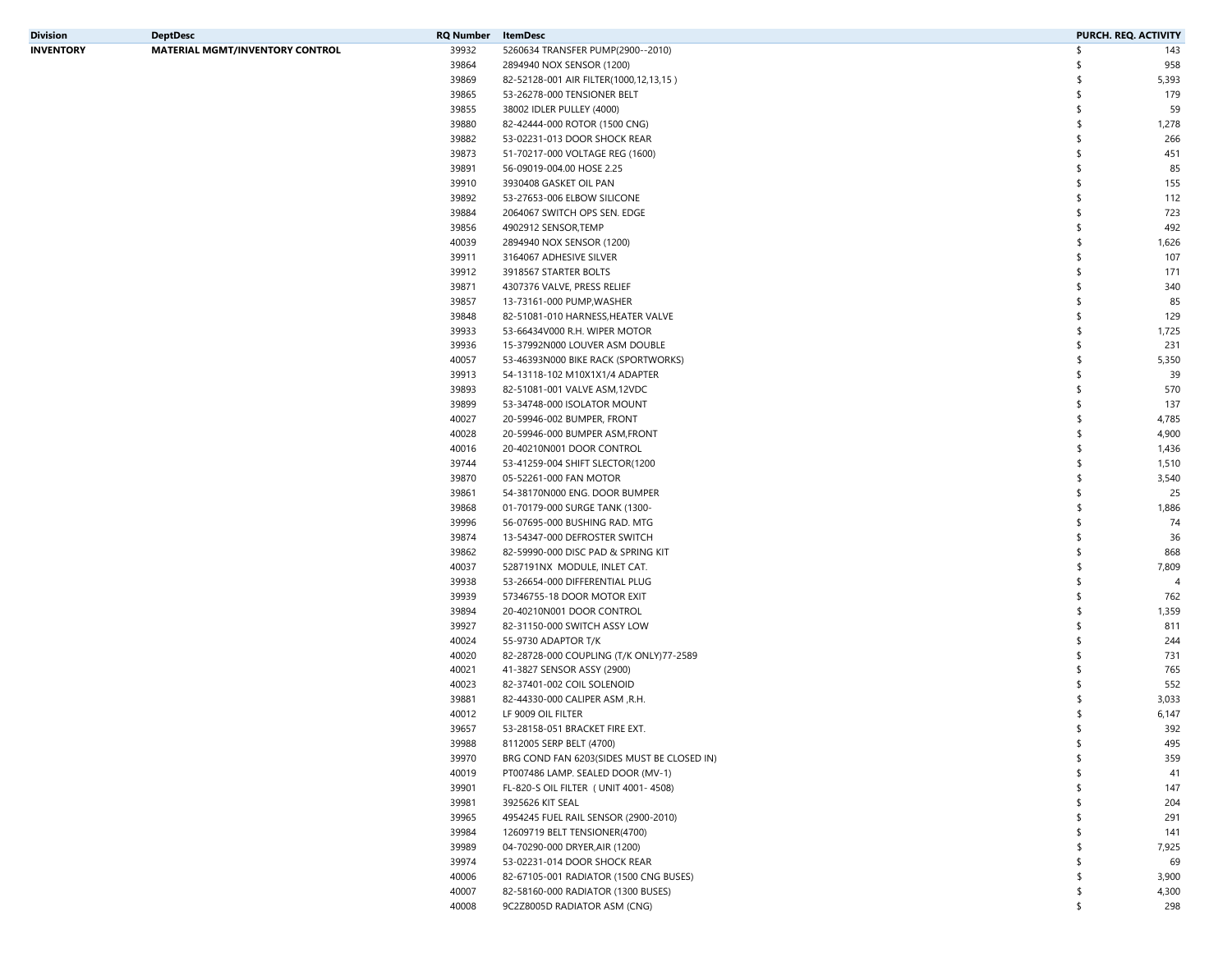| Division    | <b>DeptDesc</b>                        | RQ Number | ItemDesc                                                                                      | PURCH. REQ. ACTIVITY |        |
|-------------|----------------------------------------|-----------|-----------------------------------------------------------------------------------------------|----------------------|--------|
| INVENTORY   | <b>MATERIAL MGMT/INVENTORY CONTROL</b> | 40003     | 01-70179-002 SURGE TANK (1500)                                                                | \$                   | 1,920  |
|             |                                        | 39978     | 53-00758-001 VALVE PARK BRAKE                                                                 |                      | 249    |
|             |                                        | 39977     | 82-65996-016 REG., PRESSURE (1500 CNG)                                                        |                      | 2,516  |
|             |                                        | 39969     | 53-21060-000 COLUMN ASM. STRG                                                                 | \$                   | 684    |
|             |                                        | 39780     | 46-40741-032 SUCTION HOSE (1700)                                                              | \$                   | 1,022  |
|             |                                        | 40047     | 51-19332-500 FUSE 500 AMP                                                                     |                      | 244    |
|             |                                        | 39886     | 371-0369 CONTROL BOX(LU-18                                                                    | \$                   | 1,882  |
|             |                                        | 40017     | 15-42881-004 FLOORING , STEP (1500                                                            |                      | 132    |
|             |                                        | 40013     | 53-27698-001 INDICATOR RESTRIC                                                                |                      | 540    |
|             |                                        | 39735     | 82-32822-000 REAR BRAKE CHAMBER(1201-06 & 1217-18)                                            |                      | 959    |
|             |                                        | 39919     | 84265862 PADS, REAR (4700                                                                     |                      | 240    |
|             |                                        | 39972     | 8C2Z2V001A PADS, FRT(4000-                                                                    |                      | 355    |
|             |                                        | 39973     | 19210708 PADS, FRT(4700-                                                                      |                      | 210    |
|             |                                        | 39995     | 827 INJECTOR (4000'S)                                                                         |                      | 4,400  |
|             |                                        | 39993     | 51-54259-000 LAMP ASM FRT TURN                                                                |                      | 406    |
|             |                                        | 39987     | 04-56340-000 R-14 VALVE 2600                                                                  |                      | 129    |
|             |                                        | 40022     | 82-31150-002 SWTCH ASSY HIPRES                                                                |                      | 373    |
|             |                                        | 39761     | B15704-0002 MAG WRITE HEAD                                                                    |                      | 2,480  |
|             |                                        | 39762     | B15705-0002 MAG.READ HEAD                                                                     |                      | 3,350  |
|             |                                        | 39991     | CV 50628 CRANKCASE (OEM - CUMMINS ONLY)                                                       |                      | 1,806  |
|             |                                        | 39971     | 5297947 TUBE, WATER INLET                                                                     | \$                   | 356    |
|             |                                        | 39879     | SP000176 FUEL PUMP (MV-1                                                                      |                      | 242    |
|             |                                        | 40054     | 82-08637-001 BUMPER CURBSIDE R                                                                |                      | 654    |
|             |                                        | 40053     | 20-47715M003L TAIL LIGHT HOUSING                                                              |                      | 474    |
|             |                                        | 40076     | 510546-001 REAR DEST. SIGN                                                                    |                      | 3,356  |
|             |                                        | 40078     | 06-49500-000 MUD GUARD                                                                        |                      | 117    |
|             |                                        | 40052     | 55-35300-00N KIT W/S WSHR BULKHEAD CONN                                                       |                      | 89     |
|             |                                        | 40029     | 56-09022-004 HOSE 2.5 SILICONE                                                                |                      | 98     |
|             |                                        | 40080     | 82-60846-000 ELEMENT FILTER (1500 CNG)                                                        |                      | 8,697  |
|             |                                        | 40051     | 07-38005N000 SLACK ADJ. L.H.(HALDEX)                                                          |                      | 650    |
|             |                                        | 40049     | 07-38006N000 SLACK ADJ. R.H.(HALDEX)                                                          |                      | 649    |
|             |                                        | 40050     | 3401202 PULLEY BEARING                                                                        |                      | 525    |
|             |                                        | 40070     | 4376312RX KIT, EXH RCN COOLER                                                                 |                      | 4,836  |
|             |                                        | 39786     | 61-2964 VALVE, DISCHARGE A/C                                                                  | \$                   | 2,382  |
|             |                                        | 39796     | 82-28381-003 GLAZING CONVEX LO                                                                | \$                   | 40     |
|             |                                        | 39799     | 82-70938-000 GAS SPRING, PASS. SEAT                                                           |                      | 1,360  |
|             |                                        | 39980     | HUMAGUARD TRANSFERS (20,000 PER CASE)                                                         |                      | 7,740  |
|             |                                        | 39937     | 82-06354-000 HEATER CONTR.KNOB                                                                |                      | 6      |
|             |                                        | 40079     | 82-68630-000 O-RING, SMALL                                                                    |                      | 468    |
|             |                                        | 39785     | 46-40741-023 DISCHARGE HOSE (1700)                                                            |                      | 1,128  |
|             |                                        | 40055     | 82-51276-000 OUTLET MODULE                                                                    |                      | 1,091  |
|             |                                        | 39834     | 82-52217-543 WINDOW                                                                           |                      | 4,527  |
|             |                                        | 39851     | 82-42642-643V 34" EGRESS WINDOW                                                               |                      | 3,460  |
|             | <b>UNIT DOWN</b>                       | 40060     | 9L3Z-1A189-A TIRE PRESS SENSOR                                                                |                      | 920    |
|             |                                        |           | SPARK PLUG UNIT 5019                                                                          |                      | 52     |
| MAINTENANCE | <b>FACILITY MAINTENANCE</b>            | 39665     | ANNUAL FILTER RENTAL FOR MTC AND HM MECHANICS AREA                                            | S                    | 360    |
|             |                                        | 39663     | QUARTERLY PRESSURE WASHING AS DESCRIBED IN SOW ATTACHED                                       |                      | 13,152 |
|             |                                        | 39677     | SPRAY BOTTLES FOR CHEMICAL STATIONS                                                           | \$                   | 18     |
|             |                                        | 39682     | SCHINDLER TO REPAIR THE OBSOLETE HYDRAULIC VALVE FOR THE MTC ELEVATOR AT 1211 N MARION STREET |                      | 13,512 |
|             |                                        | 39793     | CAT Forklift parts                                                                            |                      | 47     |
|             |                                        | 39828     | Forklift Rental                                                                               |                      | 900    |
|             |                                        | 39730     | ANNUAL FIRE ALARM INSPECTIONS FOR THE HM, PM AND ADMIN BUILDING                               |                      | 1,775  |
|             |                                        | 39948     | PARTS AND LABOR TO REPAIR A VAV BOX                                                           |                      | 500    |
|             |                                        | 40026     | REMOVAL OF DEAD TREE LOCATED ON MARION TRANSITWAY AT ZACK AND TWIGGS                          |                      | 1,605  |
|             |                                        | 39776     | ZONE DEFENSE 5GAL.                                                                            |                      | 370    |
|             |                                        | 39768     | OFFICE DEPOT ITEM 294531 WORK PRO QUANTUM 9000 SERIES ERGONOMIC MESH FABRIC CHAIRS BLACK      |                      | 2,250  |
|             |                                        | 39729     | KNIT SKULL CAPS WITH HART LOGO                                                                |                      | 589    |
|             |                                        | 39666     | ANNUAL INSPECTIONS FOR THE FALL ARREST SYSTEM FOR STREETCAR AND PM BUILDING                   | S                    | 680    |
|             |                                        | 40041     | \$3,131.45 PER QUARTER                                                                        | \$                   | 3,131  |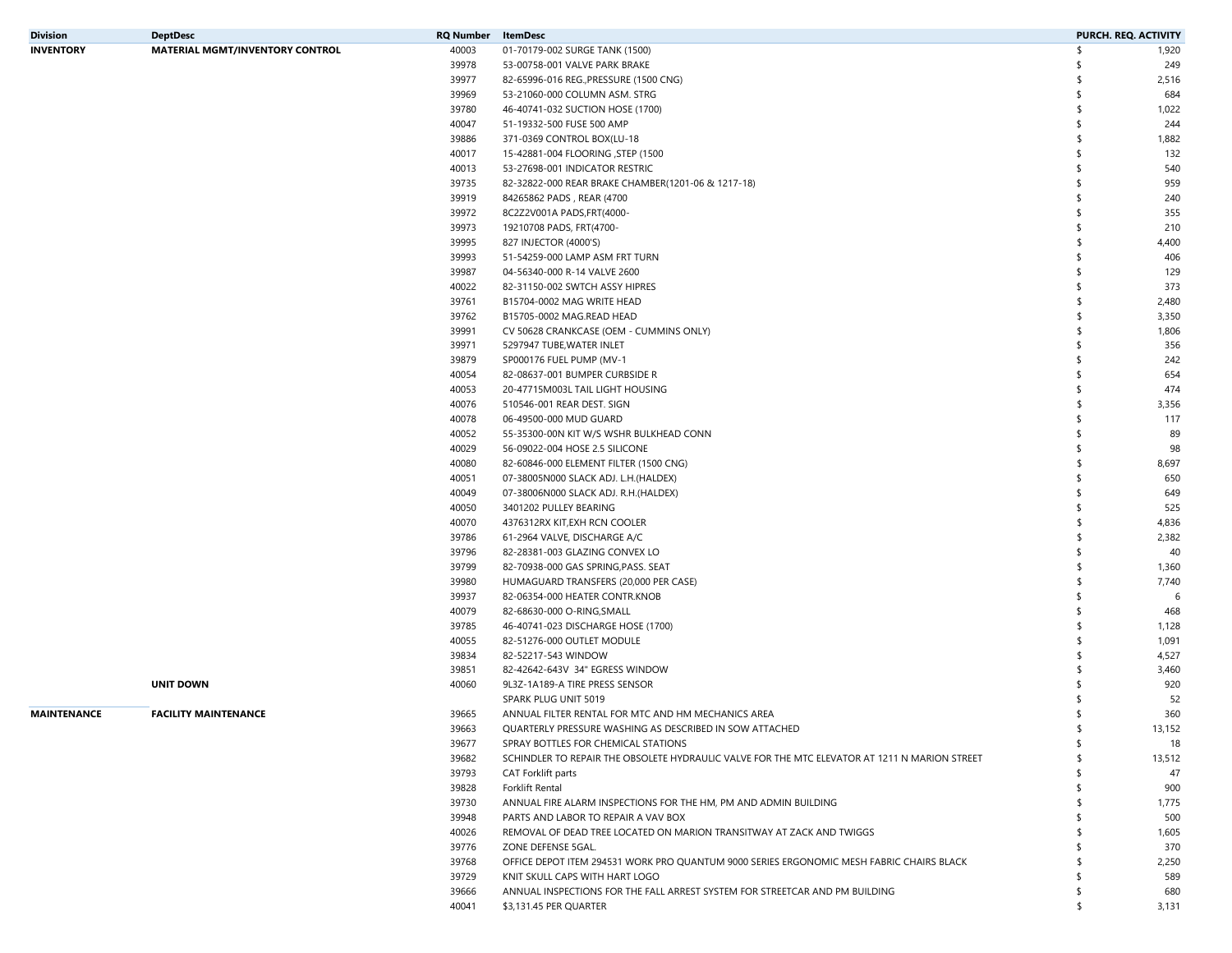| Division    | <b>DeptDesc</b>               | <b>RQ Number</b> | <b>ItemDesc</b>                                                          | PURCH. REQ. ACTIVITY |                |
|-------------|-------------------------------|------------------|--------------------------------------------------------------------------|----------------------|----------------|
| MAINTENANCE | <b>FACILITY MAINTENANCE</b>   | 39781            | ON-SITE SHREDDING OF CONFIDENTIAL DOCUMENTS TO PIGGY BACK STATE CONTRACT | \$                   | 1,500          |
|             |                               | 40065            | VARIOUS TENNANT REPAIRS & PARTS                                          | S                    | 3,500          |
|             |                               | 40038            | SOLID WASTE REMOVAL                                                      | \$                   | 10,000         |
|             |                               | 39821            | HOME DEPOT - VARIOUS SUPPLIES FOR HART FACILITIES                        | \$                   | 5,000          |
|             | <b>FLEET MAINTENANCE</b>      | 39676            | 1404 CUMMINS ENGINE INSTALL                                              | \$                   | 7,159          |
|             |                               | 39694            | <b>SERVICE CALL</b>                                                      | \$                   | 100            |
|             |                               |                  | REPLACE DETECTION TUBING/RECHARGE DET TANK                               | \$                   | 1,303          |
|             |                               | 39695            | REPLACE DETECTION TUBING/RECHARGE DET TANK                               | \$                   | 1,303          |
|             |                               | 39854            | YELLOW FLORIDA EXTINGUISHER TAGS 2 5/8 X 5 1/4                           | \$                   | 166            |
|             |                               | 39825            | UNIT 1312 FDDA DISABLE PROGNOSTICS                                       | \$                   | 374            |
|             |                               | 39956            | BATTERY FILLER ITEM #6Y813                                               | \$                   | 24             |
|             |                               | 40044            | 1404 ADDITIONAL PARTS AND LABOR                                          | \$                   | 1,581          |
|             |                               | 40063            | REPLACE DETECTION TUBING/RECHARGE DET TANK                               | \$                   | 1,253          |
|             |                               | 40064            | REPLACE DETECTION TUBING/RECHARGE DET TANK                               | \$                   | 1,353          |
|             |                               |                  | SERVICE CALL FEE                                                         | \$                   | 100            |
|             |                               | 39839            | 1966 CUMMINS ENGINE REBUILD                                              | \$                   | 18,782         |
|             |                               | 40066            | RED PULL SECURITY TIES PACKAGE OF 100                                    | \$                   |                |
|             |                               | 39955            | ROUND STOOL ITEM#8ZDK3                                                   | \$                   | 145            |
|             | <b>MULTIPLE DEPTS</b>         | 40036            |                                                                          | \$                   | 2,500          |
|             | <b>NONREV VEHICLE MAINT</b>   | 39601            | Maintenance Shop Towels and Mats<br>REPLACE HEATER HOSES & CONNECTORS    | \$                   | 586            |
|             |                               | 39693            | REPLACE COOLING FAN UNIT 5005                                            | \$                   | 738            |
|             |                               |                  |                                                                          |                      |                |
|             |                               | 39840            | REPAIR REAR BRAKES UNIT 1761                                             | \$                   | 163            |
|             |                               | 39926            | REPLACE A/C BLOWER MOTOR CONT MODULE & WHEELUNIT 1772                    | \$                   | 282            |
|             | STREETCAR VEHICLE MAINTENANCE | 39733            | <b>WELDING SUPPLY</b>                                                    | \$                   | 170            |
|             |                               | 39802            | <b>EZE-4 EXCEL PROSS MIX</b>                                             | \$                   | 179            |
|             |                               |                  | 15305S-4 MEDIUM TEMP ACTIVATOR                                           | \$                   | 79             |
|             |                               | 39822            | SUPPLIER MANAGED HARDWARE Streetcar                                      | \$                   | 5,000          |
|             |                               | 39909            | 3/32" wire rope 7x7 GAC 1 WE 17796                                       | \$                   | 500            |
|             |                               |                  | Flexible Conduit for a 3/16 wire rope                                    | \$                   | 200            |
|             |                               | 39949            | <b>ESTIMATED SHIPPING</b>                                                | \$                   | 250            |
|             |                               |                  | <b>BRAKE SHOES</b>                                                       | \$                   | 3,392          |
|             |                               | 39963            | 3/32 alum oval sleve                                                     | \$                   | 15             |
|             |                               |                  | 3' x 14' 2 ply eye sling d 149140                                        | \$                   | 74             |
|             |                               |                  | 3' x 18' 2 ply eye sling d 149140                                        | \$                   | 91             |
|             |                               | 39642            | SHIPPING                                                                 | \$                   | 200            |
|             |                               |                  | FIX STEP 9810-03992                                                      | \$                   | 185            |
|             |                               |                  | ANGKLE 9855-00346                                                        | \$                   | 72             |
|             |                               | 40059            | Step tread 909610-219                                                    | \$                   | 430            |
|             |                               |                  | step frame 909610-220                                                    | \$                   | 356            |
|             | <b>UNIT DOWN</b>              | 39688            | HC2Z-37611B09-BA SEAT BELT                                               | \$                   | 93             |
|             |                               |                  | 8C2Z-1561203-AA SEAT BELT                                                | \$                   | 93             |
|             |                               | 39691            | 82-51081-000 VALVE                                                       | \$                   | 95             |
|             |                               | 39661            | 5339507 FLYWHEEL HOUSING                                                 | \$                   | 602            |
|             |                               |                  | 3906439 CLAMPING PLATE                                                   | \$                   | $\overline{4}$ |
|             |                               |                  | 5274641 TUR OIL DRAIN CONNECTOIN                                         |                      | 26             |
|             |                               |                  | 4942250 FRONT ENGINE SUPPORT                                             | S                    | 227            |
|             |                               |                  | 4990517 AIR TRANSFER CONNECTION                                          |                      | 81             |
|             |                               |                  | 3908328 STARTER SPACER                                                   | \$                   | 90             |
|             |                               | 39660            | 84450939 ABS SENSOR                                                      | \$                   | 22             |
|             |                               |                  | 84450938 ABS SENSOR                                                      | \$                   | 23             |
|             |                               |                  | 84303234 SHOCK ABSORBER                                                  | \$                   | 93             |
|             |                               |                  | 25793550 CONTROL ARM                                                     |                      | 199            |
|             |                               |                  | 25793553 CONTROL ARM                                                     |                      | 199            |
|             |                               | 39667            | 6022PP WIPER BLADES                                                      | S                    | 63             |
|             |                               | 39737            | CORE CHARGES 2872127PX INJECTOR                                          | \$                   | 2,329          |
|             |                               |                  | CORE CHARGES 2872331PX INJECTOR                                          | \$                   | 3,105          |
|             |                               | 39698            | 2894946RX NOX SENSOR                                                     | \$                   | 398            |
|             |                               |                  | 4919556 ELEC. CONNECTOR KIT                                              | \$                   | 34             |
|             |                               | 39720            | 4965376 DOC                                                              | \$                   | 773            |
|             |                               |                  |                                                                          |                      |                |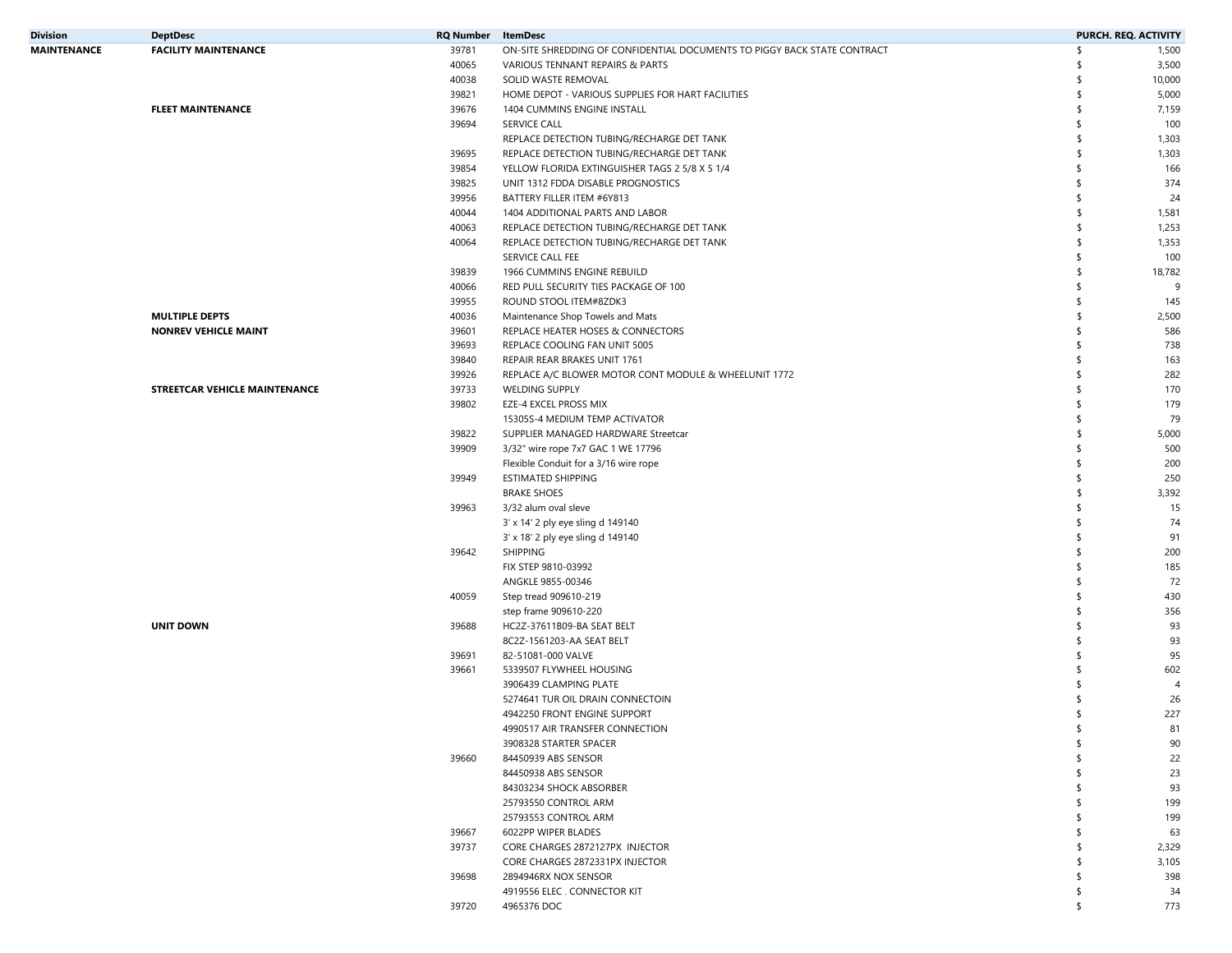| Division    | <b>DeptDesc</b>  | <b>RQ Number</b> ItemDesc |                                             | PURCH. REQ. ACTIVITY |                         |
|-------------|------------------|---------------------------|---------------------------------------------|----------------------|-------------------------|
| MAINTENANCE | <b>UNIT DOWN</b> | 39734                     | 23402962 DOOR PANEL                         | \$                   | 326                     |
|             |                  | 39787                     | 7653181 PERMATEX CALIPER LUBE               |                      | 99                      |
|             |                  | 39791                     | 9848 BATTERY                                |                      | 152                     |
|             |                  | 39646                     | 13-41361-079 MODULE, G3 HCNC, 16IN          |                      | 2,024                   |
|             |                  | 39708                     | 750-1075 W/C HOOKS                          |                      | 460                     |
|             |                  | 39726                     | 8L8Z1126-BD REAR BRAKE DRUMS                |                      | 103                     |
|             |                  | 39772                     | 5449240 OIL PUMP                            |                      | 240                     |
|             |                  |                           | 5283368 BUSHING                             |                      | 114                     |
|             |                  |                           | 3945618 SET BEARING .25                     |                      | 194                     |
|             |                  |                           | 4089804 SET ROD BEARING (010)               |                      | 308                     |
|             |                  |                           | 5253887 LEVER-ROCKER                        |                      | 449                     |
|             |                  | 39728                     | 18-69693-000 Driver Shade                   |                      | 112                     |
|             |                  | 39806                     | 1695940923 LARGE SPREADER 3X5               |                      | 48                      |
|             |                  |                           | 1695940921 SPREADER 4-1/4 X 2 1/2           |                      | 47                      |
|             |                  |                           |                                             |                      |                         |
|             |                  |                           | 08920104 EUROSEAL GEL 5FL OZ                |                      | 75                      |
|             |                  |                           | 8506343232 EMERALD LINE SANDPAPER           |                      | 127                     |
|             |                  |                           | 1894914 DOUBLE SIDED TAPE 1/4 X 65'         |                      | 89                      |
|             |                  |                           | 0664131151 SPEED GREEN CUT-OFF 4-1/2 X 1/16 |                      | 33                      |
|             |                  |                           | 1695940922 STANDARD SPREADER                |                      | 34                      |
|             |                  | 39811                     | 84141127 A/C KNOB                           |                      | 15                      |
|             |                  | 39813                     | 12613412 FUEL INJECTORS                     |                      | 329                     |
|             |                  | 39810                     | 13-66001-004 FUSEBOX, ELEC CENTER           |                      | 345                     |
|             |                  | 39831                     | 3165045 CAMSHAFT BUSHING KIT                |                      | 366                     |
|             |                  | 39722                     | 51-60891-000 LAMP, STOP ALERT               |                      | 670                     |
|             |                  | 39830                     | 29549755 OIL LEVEL SENSOR                   |                      | 326                     |
|             |                  | 39754                     | 13-53868-006 THROTTLE PEDAL ASM             |                      | 1,348                   |
|             |                  | 39769                     | 82-51081-010 WIRE HARNESS                   |                      | 65                      |
|             |                  |                           | 82-79925-000 CONNECTOR                      |                      | $\overline{7}$          |
|             |                  | 39860                     | 82-13769-002 1710 HALF ROUND UJOINT         |                      | 49                      |
|             |                  |                           | 82-11427-000 1710 FULL ROUND UJOINT         |                      | 38                      |
|             |                  |                           | H01072414 WASHERS                           |                      | 23                      |
|             |                  |                           | H01006737 BOLTS                             |                      | $\overline{\mathbf{3}}$ |
|             |                  | 39774                     | 82-07202-000 FUEL POPPET KIT                |                      | 372                     |
|             |                  | 39876                     | 54-37359-002 BOLT                           |                      | 30                      |
|             |                  |                           | 54-12605-010 FLAT WASHERS                   |                      | 17                      |
|             |                  |                           | 54-37359-001 BOLT                           |                      | 27                      |
|             |                  | 39888                     | CORE CHARGE 4326867RX SENSOR                | -S                   | 966                     |
|             |                  |                           |                                             |                      |                         |
|             |                  |                           | CORE CHARGE 2872127PX INJECTOR              |                      | 1,553                   |
|             |                  | 39866                     | OTC7180 BEARING INSTALLATION TOOL           |                      | 299                     |
|             |                  |                           | OTC5085 SEAL REMOVAL TOOL                   |                      | 151                     |
|             |                  | 39907                     | 20-53881-002L HINGE                         |                      | 187                     |
|             |                  | 39906                     | 28983-MOD BUCKLE HALF ASM                   |                      | 40                      |
|             |                  |                           | 28977 SCREW                                 |                      | 24                      |
|             |                  |                           | 10059BKWP NUT                               |                      | 18                      |
|             |                  | 39914                     | 82-16491 TRACK R.H.                         |                      | 275                     |
|             |                  |                           | 82-16490 TRACK L.H.                         | S                    | 275                     |
|             |                  | 39845                     | H68.5518.24 HYDRO DAMPER                    |                      | 1,765                   |
|             |                  | 39887                     | 4307378 ACCUMULATOR                         | S                    | 866                     |
|             |                  | 39833                     | <b>BUS ANN-250 LIMITER</b>                  |                      | 47                      |
|             |                  | 39835                     | OIL SAMPLE KITS                             |                      | 1,500                   |
|             |                  | 39836                     | MSC 1441-0087 AUTO DRKNG WELD HELMENT       |                      | 118                     |
|             |                  | 39823                     | 3966658 ROCKER SHAFT                        |                      | 131                     |
|             |                  | 39655                     | 01-65684-000 OIL FILL BRACKET               |                      | 31                      |
|             |                  |                           | 05-68497-000 POWER STEERING BRACKET         |                      | 30                      |
|             |                  |                           | 05-68497-001 POWER STEERING BRACKET         |                      | 71                      |
|             |                  | 39962                     | A9-489 HARNESS                              |                      | 1,310                   |
|             |                  |                           | TN0038ESS DUCT KIT                          |                      | 2,706                   |
|             |                  |                           | FH40-003 6' DUCK HOSE                       |                      | 1,245                   |
|             |                  | 39976                     | J333 YELLOW WATERPROOF JACKET               |                      | 96                      |
|             |                  |                           |                                             |                      |                         |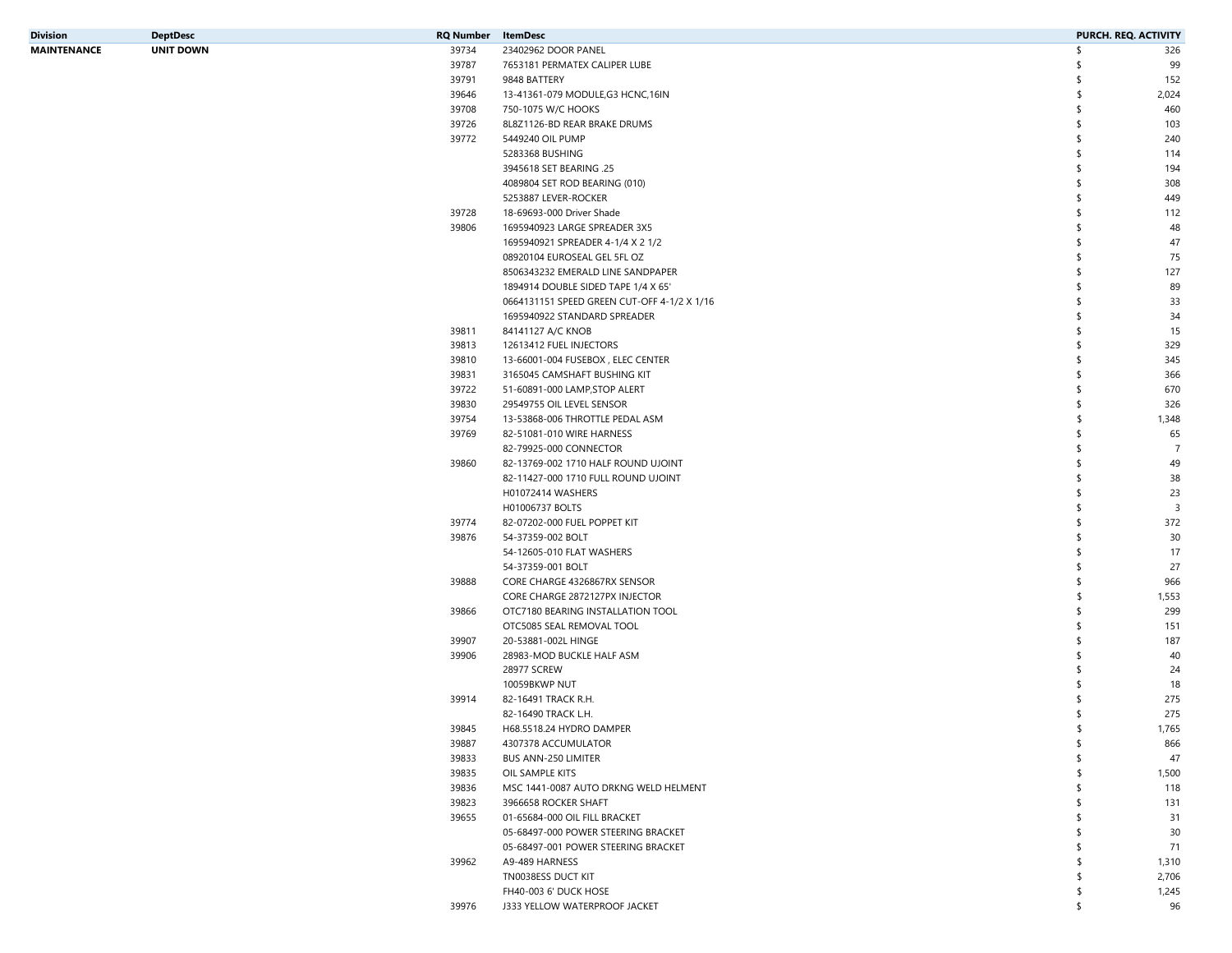| <b>Division</b>    | <b>DeptDesc</b>                | <b>RQ Number</b> ItemDesc |                                                       | PURCH. REQ. ACTIVITY |
|--------------------|--------------------------------|---------------------------|-------------------------------------------------------|----------------------|
| <b>MAINTENANCE</b> | <b>UNIT DOWN</b>               | 39976                     | JT50 LINED WORK JACKET NAVY                           | \$<br>88             |
|                    |                                | 39959                     | 12670255 STARTER ASM                                  | 184<br>S             |
|                    |                                |                           | 1032062 CONNECTOR                                     | 37<br>\$             |
|                    |                                | 39692                     | 82-32822-000 BRAKE CHAMBER E-STROKE                   | \$<br>479            |
|                    |                                | 39922                     | MSC00226449 E-Z THRUST 10.3 CAULK GUN                 | \$<br>46             |
|                    |                                |                           | 849689 LEAK SEAL TAPE                                 | 43<br>\$             |
|                    |                                | 40004                     | 107431 CLUTCH KIT                                     | \$<br>480            |
|                    |                                | 39842                     | F8095 S-CAM BUSHING PULLER                            | \$<br>270            |
|                    |                                | 40045                     | 3942748 LEVER-ROCKER                                  | \$<br>449            |
|                    |                                |                           |                                                       |                      |
|                    |                                | 39890                     | 13-41361-052 DIO MODULE                               | 1,022<br>\$          |
|                    |                                | 40081                     | 77-1672 PULLEY CLUTCH                                 | \$<br>360            |
|                    |                                |                           | 45-1965 FIELD CLUTCH                                  | \$<br>339            |
|                    |                                | 40011                     | 5297947 TUBE CPR WATER INLET                          | 147<br>\$            |
|                    |                                | 39966                     | 4984382 WASHER                                        | \$<br>38             |
|                    |                                |                           | 4954245 SENSOR                                        | \$<br>276            |
|                    |                                | 40061                     | 5449240 OIL PUMP                                      | 240<br>\$            |
|                    |                                | 39985                     | 12609719 BELT TENSIONER                               | \$<br>57             |
|                    |                                |                           | 1263704 BELT                                          | \$<br>46             |
|                    |                                | 39964                     | 2897654 SENSOR KNOCK                                  | 102<br>\$            |
|                    |                                |                           | 4984382 WASHER SEALING                                | \$<br>38             |
|                    |                                | 39944                     | MAGIC ERASER (CS)                                     | 69<br>\$             |
|                    |                                | 40002                     | 01-70179-002 SURGE TANK                               | \$<br>960            |
|                    |                                | 39947                     | 12000 TABLET MASTERCOOL                               | \$<br>423            |
|                    |                                |                           |                                                       |                      |
|                    |                                | 40075                     | 4942075 VIBRATION DAMPER                              | 247<br>\$            |
|                    |                                |                           | 5259214 VIBRATION DAMPER                              | 339<br>\$            |
|                    |                                | 39923                     | <b>ESTIMATED FREIGHT</b>                              | \$<br>6              |
|                    |                                |                           | PMAE4003A 403-470MHZ UHF STUBBY ANTENNA               | \$<br>250            |
|                    |                                | 39814                     | 51-63831-011 E-STROKE CABLE                           | \$<br>205            |
|                    |                                | 40010                     | TRK0001 TRANSIT HART LOGO                             | \$<br>1,127          |
|                    |                                |                           | BUS0035REF4 BLUE                                      | \$<br>465            |
|                    |                                |                           | BUS0035REF-4 WHITE                                    | \$<br>465            |
|                    |                                |                           | BUS0053 1'X10 YARDS ROLLS REFLECTIVE STRIPING         | \$<br>1,586          |
|                    |                                |                           | <b>BUS0054 BUS REAR</b>                               | \$<br>1,888          |
|                    |                                |                           | BUS0055 CNG HIGH TEMP                                 | \$<br>393            |
|                    |                                | 40062                     | 19258629 RADIATOR HOSE                                | 173<br>\$            |
|                    |                                | 40025                     | 41-3345 SENSOR                                        | \$<br>187            |
|                    |                                |                           | 107-431 KIT CLUTCH                                    | \$<br>480            |
|                    |                                | 40082                     | 50-41237-001 HARNESS ASM, LINEAR FIRE                 | \$<br>23             |
|                    |                                |                           |                                                       | \$                   |
|                    |                                |                           | 82-28383-037 CENTER TRACK. ACT                        | 65                   |
|                    |                                | 40071                     | 82-28011-000 DRIVER SEAT TRACK                        | \$<br>918            |
|                    |                                | 40072                     | EL10220P BOOSTER CABLES                               | \$<br>118            |
|                    |                                | 39915                     | 21-76489-000 BOOSTER PUMP                             | \$<br>529            |
|                    |                                | 39986                     | 01-59217-000 CAC INLET PIPE                           | \$<br>136            |
|                    | <b>UNIFORMS</b>                | 39929                     | Maintenance Supervisor Uniforms                       | 1,200<br>\$          |
|                    | STREETCAR FACILITY MAINTENANCE | 39732                     | <b>ESTIMATED SHIPPING</b>                             | 16<br>\$             |
|                    |                                |                           | Gate wheel with spring suspension                     | 200<br>\$            |
|                    |                                | 39770                     | STREETCAR PARTS                                       | 2,500                |
|                    |                                | 39820                     | SWIPS 1BX6                                            | \$<br>320            |
|                    |                                |                           | SUds hand Soap 218208                                 | 132<br>\$            |
|                    |                                | 39924                     | 30 annual inspection for streetcar fire extinguishers | 1,500<br>\$          |
|                    | <b>MAINTENANCE ADMIN</b>       | 39681                     | <b>FREIGHT</b>                                        | \$<br>3              |
|                    |                                |                           | Name Plates for in Memory Plaques                     | 20<br>\$             |
|                    |                                |                           |                                                       |                      |
|                    |                                | 39992                     | ITEM TBPL-0105 PERPETUAL PLAQUE - WALNUT FINISH       | 206<br>\$            |
|                    | <b>VEHICLE ADMIN</b>           | 39994                     | VEHICLE PRE-TRIP FORM - BUS                           | 1,102<br>\$          |
|                    |                                |                           | VEHICLE PRE-TRIP FORM - PARATRANSIT                   | 1,102<br>\$          |
| <b>OPERATIONS</b>  | DIESEL FUEL/BULK FLUIDS        | 39679                     | DIESEL TAX DECEMBER                                   | 17,835<br>\$         |
|                    |                                | 39680                     | JANUARY UNLEADED FUEL                                 | 57,787<br>\$         |
|                    |                                |                           | JANUARY UNLEADED FUEL TAX                             | \$<br>9,659          |
|                    |                                | 39931                     | FEBRUARY UNLEADED FUEL                                | \$<br>43,200         |